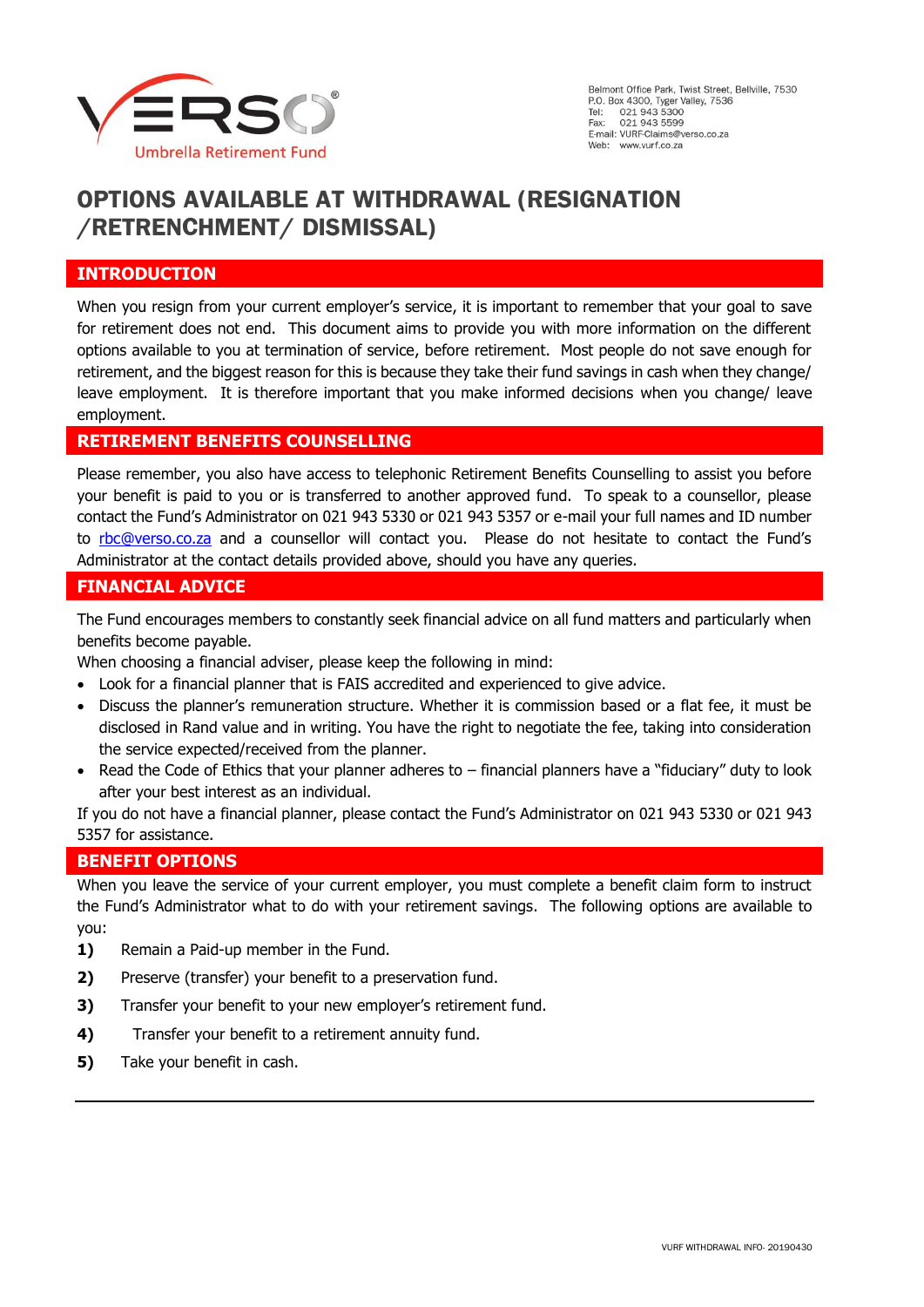### **OPTION 1: Remain a Paid-up member in the Fund**

Please note the following when you elect to remain a Paid-up member in the Fund:

- 1.1. You are required to preserve your entire benefit in the Fund (i.e. you may not take any portion in cash and preserve the balance).
- 1.2. There is no minimum amount applicable.
- 1.3. You may access your paid-up benefit (cash and/ or transfer) at any age prior to or at retirement.
- 1.4. No new contributions to the Fund are permitted.
- 1.5. No deductions may be made from your paid-up benefit in respect of any insured risk benefits.
- 1.6. With effect from 1 March 2019, you automatically become a paid-up member in the Fund on the termination of your employment, if you do not choose another benefit option.
- 1.7. You remain a paid-up member in the Fund until you complete and submit a withdrawal claim form, instructing the Fund what you wish to do with your benefit.
- 1.8. Paid-up: Fees
	- 1.8.1. No upfront or additional costs apply.
	- 1.8.2. The investment management fees paid will be the same as the fees that you paid when you were still in-service and contributing to the Fund.
	- 1.8.3. The Fund deducts R22.94 per month from your benefit for administration expenses.
- 1.9. Paid-up: Investments
	- 1.9.1. The benefit may remain invested in the same investment portfolio (or a portfolio elected by you from the available menu).
	- 1.9.2. You are permitted 1 free switch per year and the cost for additional switches thereafter is R350 (including VAT) per switch and will be paid from your benefit.
	- 1.9.3. For more details about the investment options, fees or the underlying investment portfolios, please refer to the Investment Fact Sheet or call the Fund's administrator on 021 943 5330 or 021 943 5357 or send your ID number and contact number to [rbc@verso.co.za](mailto:rbc@verso.co.za) and a counsellor will contact you.
- 1.10. Paid-up: Tax and Other Allowable Deductions
	- 1.10.1. You do not pay any tax when you become a paid-up member.
	- 1.10.2. When an allowable deduction is made from your benefit in terms of Section 37D of the Pension Funds Act, then this deduction is treated as a once-off withdrawal and your entire benefit will be taxed, prior to you becoming paid-up. Examples of Section 37 D deductions are:
		- a) Home loans both guarantee and collateral;
		- b) Maintenance payments;
		- c) Employer compensation for damage caused by the employee;
		- d) Any future lump sum taken will be taxed on the same basis as any other lump sum payment from a fund.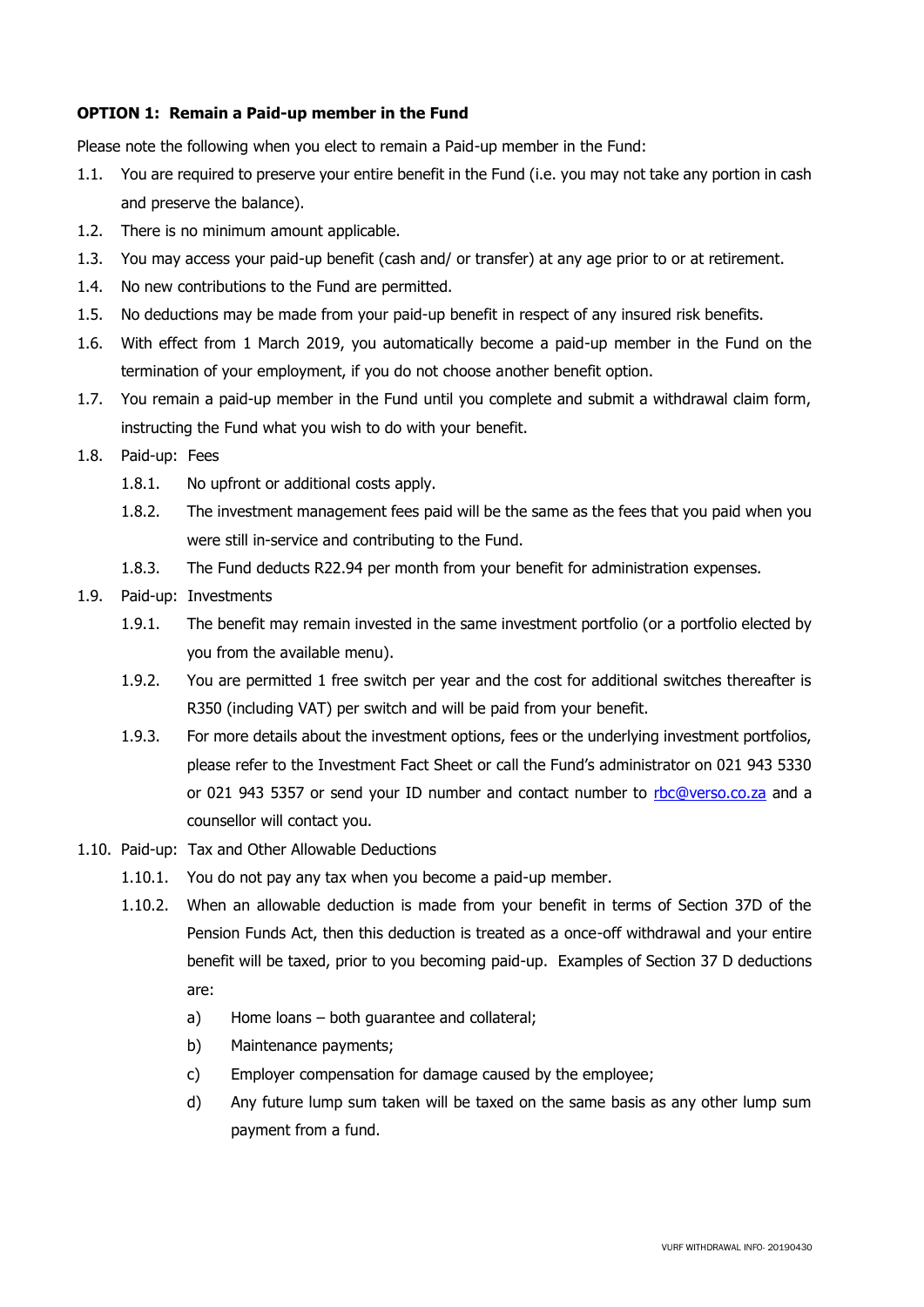- 1.11. Paid-up: Communication
	- 1.11.1. You will receive a paid-up certificate, confirming your status as a paid-up member. It is important to retain your paid-up certificate, because you will require it, should you transfer your paid-up benefit to another approved fund.
	- 1.11.2. You may also register for online access to the Fund's secure website and / or the member App. Please contact the Fund's administrator on 021 943 5330 or 021 943 5357, for more details.
	- 1.11.3. You will continue to receive an annual statement from the Fund that confirms the value of your benefit.
- 1.12. Paid-up: Death benefits
	- 1.12.1. Your total benefit becomes payable on death.
	- 1.12.2. The payment thereof is governed by section 37C of the Pension Funds Act and involves a formal disposal of the benefit to your dependants and/ or beneficiaries on a basis as decided on by the Board of the Fund.
	- 1.12.3. You will be required to complete and return a confidential beneficiary nomination form on an annual basis to record your wishes on how the benefit must be apportioned.
	- 1.12.4. It is important to note that the final payment decision rests with the Board of the Fund.
- 1.13. Paid-up: Transfer out
	- 1.13.1. You may terminate your paid-up membership and transfer your money to your new employer's retirement fund or to another preservation fund or retirement annuity fund.
	- 1.13.2. You can do this on condition that you are under the normal retirement age of 65.

#### **OPTION 2: Preserve (transfer) your fund in another preservation fund**

Please note the following when you elect to preserve your fund benefit in another preservation fund:

- 2.1. The transfer is tax-free, unless you are transferring from a pension fund to a provident fund.
- 2.2. You are allowed one withdrawal before retirement (including full amount).
- 2.3. Upfront policy fees and advice cost may apply.
- 2.4. No new contributions are allowed into the preservation fund.
- 2.5. If you make use of the one withdrawal facility it will reduce your ultimate retirement benefit.

#### **OPTION 3: Transfer your fund benefit to your new employer's retirement fund**

Please note the following when you elect to transfer your fund benefit to your new employer's retirement fund:

- 3.1. No costs are payable on transfer.
- 3.2. The transfer is tax-free, unless you are transferring from a pension fund to a provident fund.
- 3.3. You can contribute monthly into the new fund and further grow your savings for retirement.
- 3.4. You will have access to your fund benefit when you leave your new employer's service.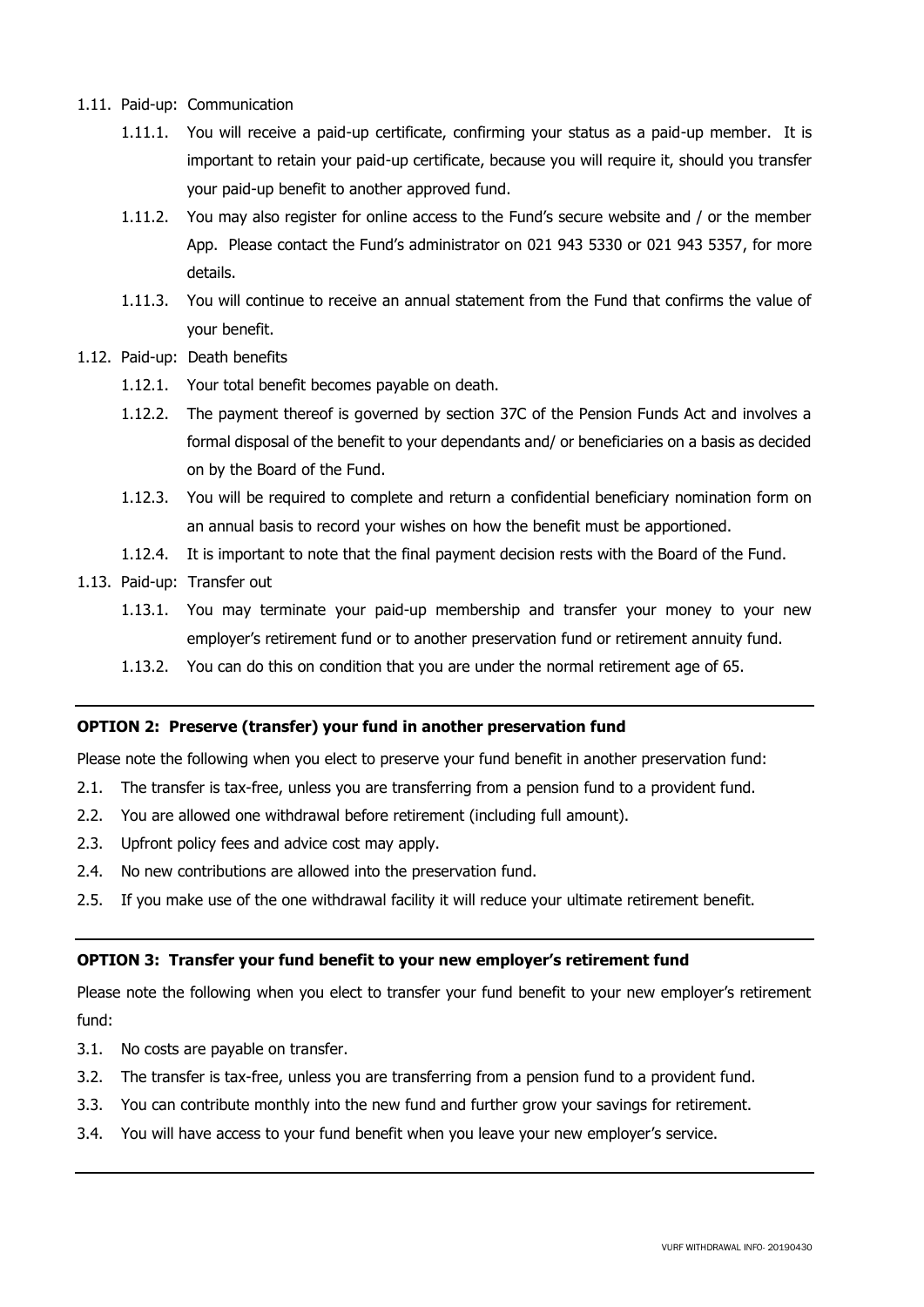### **OPTION 4: Transfer your fund benefit to a retirement annuity**

Please note the following when you elect to transfer your fund benefit to a retirement annuity fund:

- 4.1. You can transfer part of or your full fund benefit to a Retirement Annuity, tax-free.
- 4.2. You can retire from the retirement annuity any time after you have reached the age of 55.
- 4.3. You can make additional contributions to a retirement annuity fund.
- 4.4. Upfront policy fees and advice cost may apply.
- 4.5. No cash withdrawal is allowed until age 55.
- 4.6. A maximum of one-third of the fund benefit at retirement will be payable as a cash lump sum and two-thirds must be used to buy a monthly pension.

#### **OPTION 5: Take your fund benefit in cash**

Please note the following when you elect to take your fund benefit in cash:

- 5.1. You will lose a part or all your savings towards your retirement.
- 5.2. It is very difficult to replace the fund savings already made.
- 5.3. The full fund benefit is taxable in terms of the prevailing tax legislation.
- 5.4. For more information about the taxation of lump sum benefits, please contact the Fund's administrator on 021 943 5330 or 021 943 5357.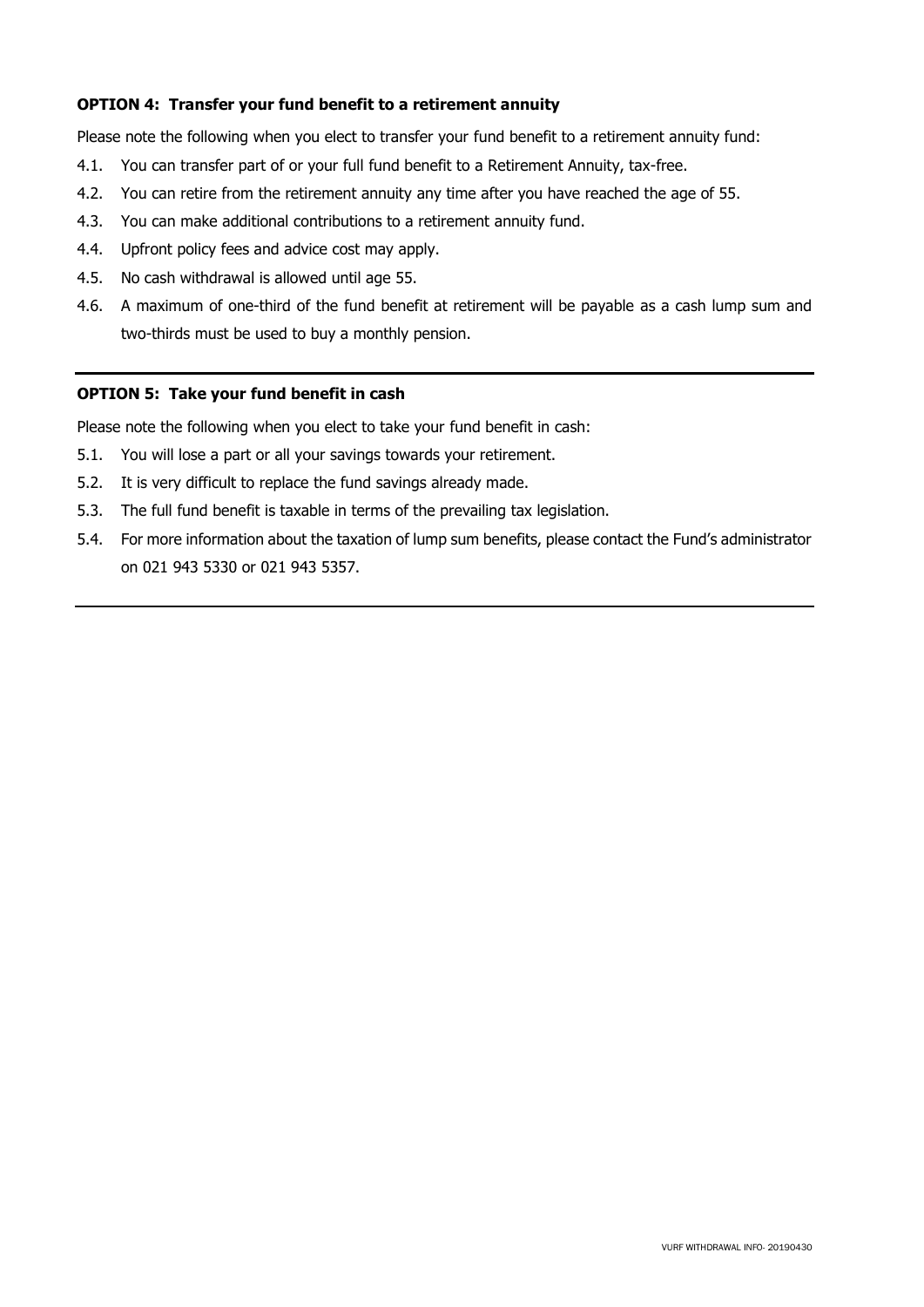## **SUMMARY**

| <b>Options</b>    | <b>Advantages</b>                               | To remember                                    |
|-------------------|-------------------------------------------------|------------------------------------------------|
| 1. Paid-up member | No tax is payable (with certain<br>$\bullet$    | You are required to preserve your<br>$\bullet$ |
| in the Fund       | exceptions).                                    | entire fund benefit in the Fund (i.e.          |
|                   | No upfront or additional costs.<br>$\bullet$    | you may not take any portion in                |
|                   | A minimal monthly administration<br>$\bullet$   | cash and preserve the balance).                |
|                   | fee.                                            | There is no minimum amount<br>$\bullet$        |
|                   | The savings remain invested in the              | applicable.                                    |
|                   | same investment portfolio or other              | You may access your paid-up<br>$\bullet$       |
|                   | portfolio, if so chosen.                        | benefit (cash and/ or transfer) at             |
|                   | You can access your money any time<br>$\bullet$ | any age prior to or at retirement.             |
|                   | prior to or at retirement.                      | No new contributions to the Fund<br>$\bullet$  |
|                   | transfer<br>another<br>You<br>can<br>to         | are permitted.                                 |
|                   | approved fund, at any time.                     | No deductions may be made from<br>$\bullet$    |
|                   |                                                 | your member share in respect of                |
|                   |                                                 | any insured risk benefits.                     |
| 2. Another        | No tax is payable.<br>$\bullet$                 | Upfront cost and fees may apply.<br>$\bullet$  |
| (preservation)    | You are allowed one withdrawal<br>$\bullet$     | The facility for one withdrawal will           |
| <b>Fund</b>       | before retirement (including the full           | reduce your ultimate retirement                |
|                   | amount).                                        | benefit.                                       |
|                   |                                                 | No new contributions are allowed               |
|                   |                                                 | into the preservation fund.                    |
| 3. New Employer's | No costs are payable on transfer.               |                                                |
| <b>Fund</b>       | The transfer is tax-free, unless you are        |                                                |
|                   | transferring from a pension fund to a           |                                                |
|                   | provident fund.                                 |                                                |
|                   | The benefit is preserved/saved for              |                                                |
|                   | retirement.                                     |                                                |
|                   | You can contribute monthly into the             |                                                |
|                   | new fund and further grow your                  |                                                |
|                   | savings for retirement.                         |                                                |
|                   | You will have access to your benefit            |                                                |
|                   | when you leave your new employer,               |                                                |
|                   | retire or pass away.                            |                                                |